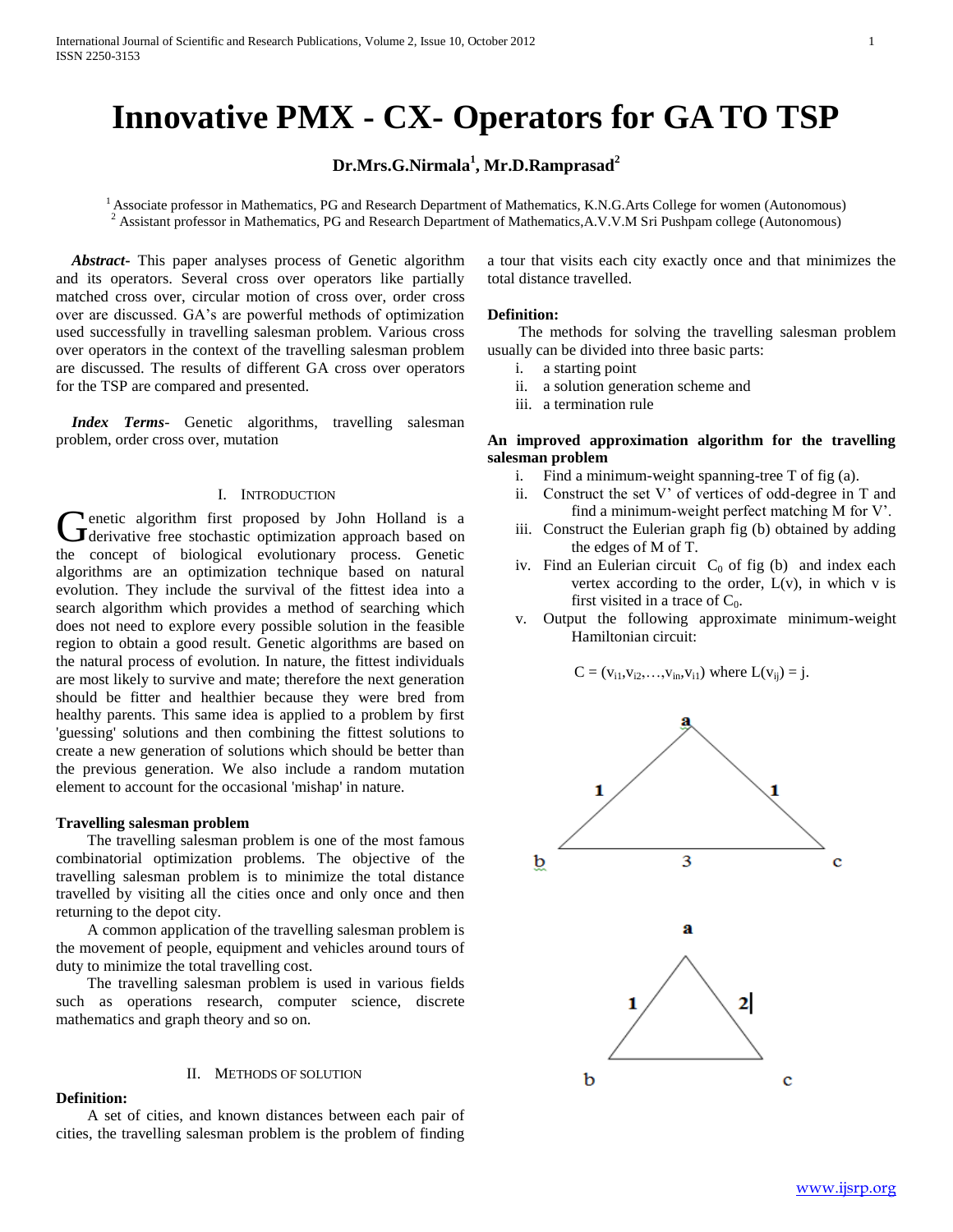# **An application of the minimum-weight matching algorithm for the travelling salesman problem**



# $C_0 = (v_1, v_5, v_1, v_2, v_3, v_2, v_4, v_6, v_1)$   $C = (v_1, v_5, v_2, v_3, v_4, v_6, v_1)$

| 17             | L(V) |
|----------------|------|
| $V_1$          |      |
| V <sub>2</sub> | 3    |
| $V_3$          |      |

| $V_4$ | 5 |
|-------|---|
| $V_5$ | 2 |
| $V_6$ | 6 |

## **Working of Genetic algorithm**

# **Genetic algorithm works with a population of strings called chromosomes.**

Genetic algorithms range from being very straightforward to being quite difficult to understand. Before proceeding, a basic explanation is required to understand how genetic algorithms work. We will use the following problem. We want to maximize the function  $f = -2x^2 + 4x - 5$  over the integers in the **set** {0, 1, ……, 15}. By calculus or brute force we see that f is maximized when  $x=1$ .

 The basic way of encoding a problem using a string of zeros and ones, which represent a number in its binary form. We can also use a string of letters, for example  $C_1C_2C_3C_4C_5$ , or a string of integers, 12345, or just about any string of symbols as long as they can be decoded into something more meaningful.

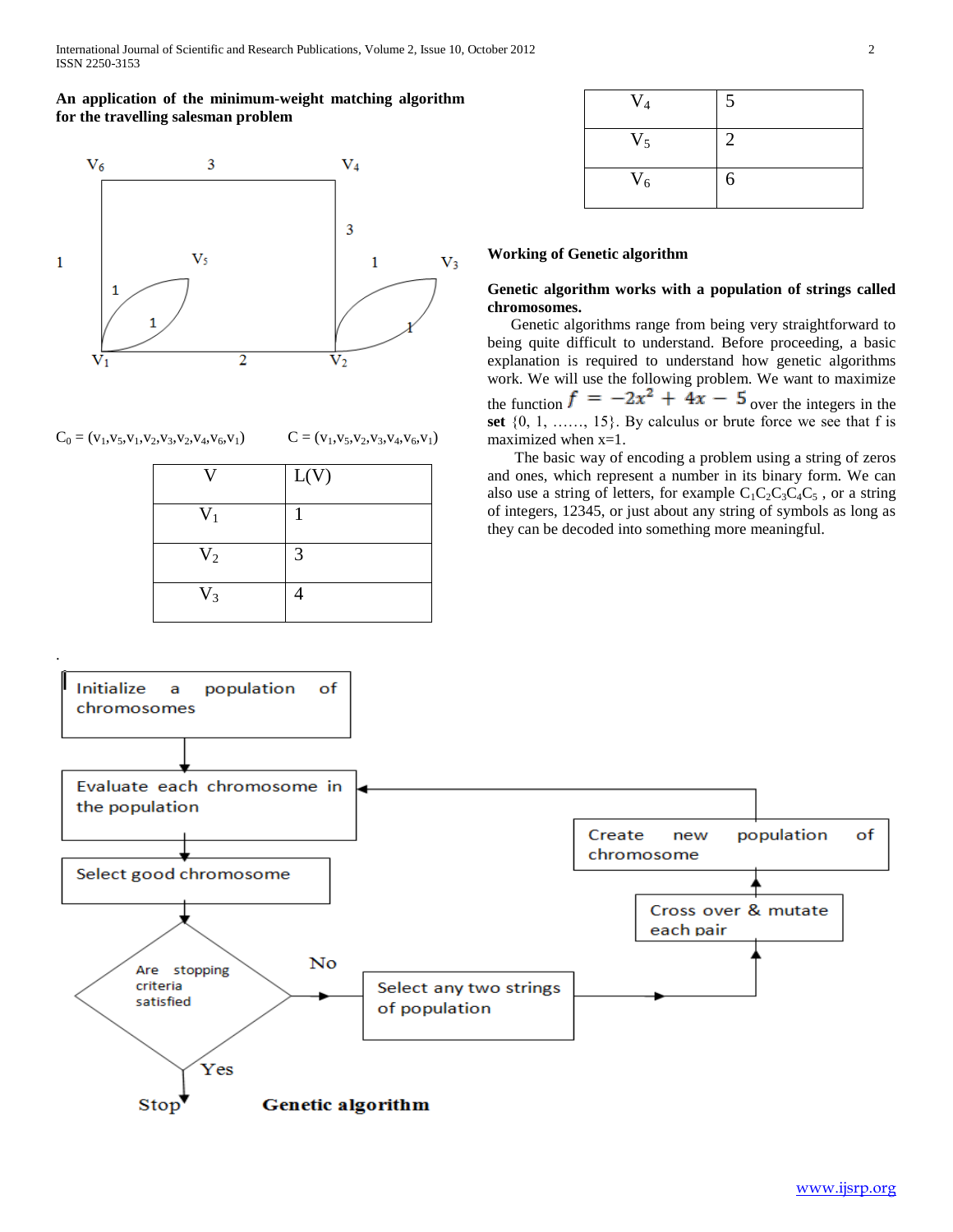Imagine we had a problem involving a graph and we needed to encode the adjacency list of the graph. We could create the adjacency matrix, which consists of a one in the i,  $j<sup>th</sup>$  position if there is an arc from node i to node j and a zero otherwise. We could then use the matrix as is or we else could concentrate the rows of the matrix to create one long string of zeros and ones. Notice this time, however, the string is not a binary representation of a number.

 This leads us to the first method of encoding a tour of the travelling salesman problem. We do have a graph such as the one described above and we can encode it in the same way, only our matrix will have a one in the i,  $j<sup>th</sup>$  position if there is an arc from node i to node j in the tour and a zero otherwise. For example, the matrix

$$
\begin{bmatrix} 0 & 0 & 1 \\ 1 & 0 & 0 \\ 0 & 1 & 0 \end{bmatrix}
$$

represents the tour that goes from city 1 to city 3, city 3 to city 2 and city 2 to city 1. This encoding is known as matrix representation. The travelling salesman problem can also be represented by a string of integers in two different ways. The first is by the string

$$
v = a_1 a_2 \dots a_n
$$

which implies that the tour goes from  $a_1$  to  $a_2$  to  $a_3$ , etc and from  $a_n$  back to  $a_1$ . Notice that the strings  $v_1 = 1234$  and  $v_2 = 2341$  are equivalent in this representation.

 The second way to represent the travelling salesman problem is with cycle notation with an integer string

$$
v=b_1b_2.....b_n
$$

where the tour goes from city i to city  $b_i$ . That is, the string  $v_1 =$ 3421 means that the tour goes from city 1 to city 3, city 3 to city 2, city 2 to city 4 and city 4 to city 1. Note that not every possible string here represents a legal tour, where a legal tour is a tour that goes to every city exactly once and returns to the first city. It is possible for us to have a string that represents disjoint cycles, for example,  $v_2$ =3412 implies that we go from city 1 to city 3 and back to city 1 and from city 2 to city 4 and back to city2.

#### **Crossover**

 Several crossover methods have been developed for the travelling salesman problem. We describe several of them. We start by looking at partially matched crossover (PMX). Recall the two-point crossover and assume we were to use this with the integer representation defined for the travelling salesman problem. If we performed a two-point crossover on the chromosomes of the TSP.

```
Parent v_1 = 1234 | 567 | 8Parent v_2 = 8521 | 364 | 7we would get
  Child v_1' = 1234 | 364 | 8Child v_2' = 8521 | 567 | 7
```
which are obviously illegal because  $v_1$ ' does not visit cities 5 or 7 and visits cities 4 and 3 twice. Similarly  $v_2$ ' does not visit cities 4 or 3 and visit cities 5 or 7 twice. PMX fixes this problem by noting that we made the swaps  $3 \leftrightarrow 5$ ,  $6 \leftrightarrow 6$  and  $4 \leftrightarrow 7$  and then repeating these swaps on the genes outside the crossover points, giving us  $10572648$ 

$$
v_1'' = 12573648
$$
  

$$
v_2'' = 83215674
$$

In other words, we made the swaps,  $3 \leftrightarrow 5$ ,  $6 \leftrightarrow 6$ ,  $4 \leftrightarrow 7$ and the other elements stayed the same.  $v_1$ " and  $v_2$ " still consist of parts from both the parents  $v_1$  and  $v_2$  and are now both legal.

 This crossover would make more sense when used with the cycle representation, since in this case it would preserve more of the structure from the parents. If, as in our example, we used the first integer representation, the order that the cities were visited would have changed greatly from the parents to the children only a few of the same edges would have been kept. With cycle notation a lot more of the edges would have been transferred. However, if we use this crossover routine with cycle representation we do not necessarily get a legal tour as a result. We would need to devise a repair routine to create a legal tour from the solution that the crossover gives us, by changing as little as possible in order to keep a similar structure.

 Cycle crossover (CX) works in a very different way. First of all, this crossover can only be used with the first representation we defined, that is, the chromosome  $v = 1234$ implies that we go from city 1 to city 2 to city 3 to city 4. This time we do not pick a crossover point at all. We choose the first gene from one of the parents

Parent 
$$
v_1 = 123456788
$$
  
Parent  $v_2 = 85213647$ 

say we pick 1 from v1 v1' = 1 \_ \_ \_ \_ \_ \_ \_ 5



we must pick every element from one of the parents and place it in the position it was previously in. Since the first position is occupied by 1, the number 8 from  $v_2$  cannot go there. So we must now pick the 8 from  $v_1$ .

$$
v_1' = 1 \quad \underline{\qquad} \quad - \quad \underline{\qquad} \quad 8
$$

This forces us to put the 7 in position 7 and the 4 in position 4, as in  $v_1$ .

$$
v_1' = 1 \_ -4 \_ -78
$$

Since the same set of positions is occupied by 1, 4, 7, 8 in  $v_1$  and  $v<sub>2</sub>$ , we finish by filling in the blank positions with the elements of those positions in  $v_2$ . Thus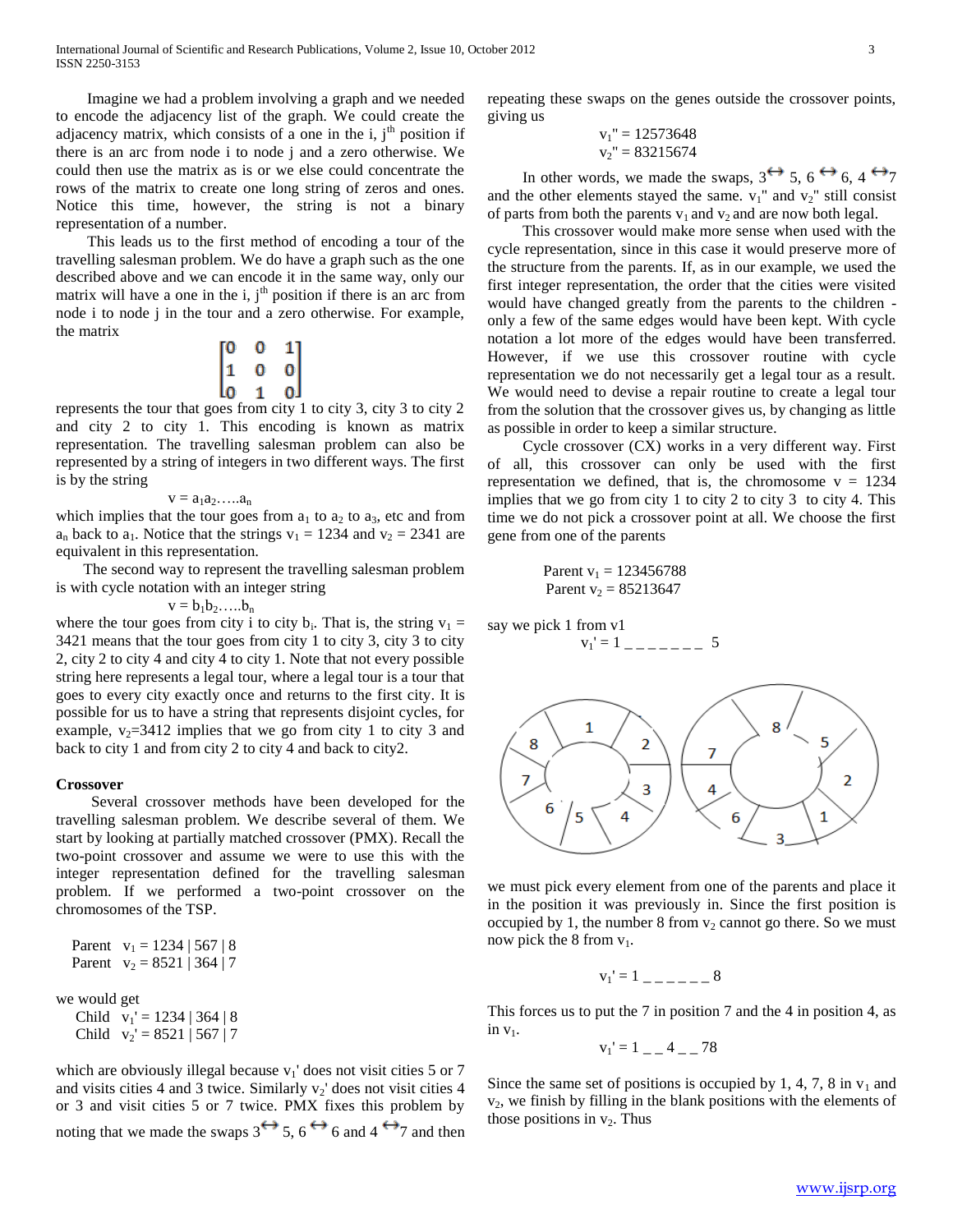International Journal of Scientific and Research Publications, Volume 2, Issue 10, October 2012 4 ISSN 2250-3153

$$
v_1' = 15243678
$$

and we get  $v_2$ ' from the complement of  $v_1$ '

$$
v_2\prime=82315647
$$

 This process ensures that each chromosome is legal. Notice that it is possible for us to end up with offspring being the same as the parents. This is not a problem since it will usually only occur if the parents have high fitness, in which case, it could still be a good choice.

 Order crossover (OX) is more like PMX in that we choose two crossover points and crossover the genes between the two points. However instead of repairing the chromosome by swapping the repeats of each node also, we simply rearrange the rest of the genes to give a legal tour. With the chromosomes

$$
v_1 = 135 | 762 | 48
$$
  

$$
v_2 = 563 | 821 | 47
$$

we would start by switching the genes between the two crossover points.

$$
v_1' = \_ - \_ |821| \_ -
$$
  

$$
v_2' = \_ - \_ |762| \_ -
$$

we then write down the genes from each parent chromosome starting from the second crossover point.

$$
\begin{array}{c} v_1:48135762 \\ v_2:47563821 \end{array}
$$

then the genes that were between the crossover points are deleted. That is, we would delete 8, 2 and 1 from the  $v_1$  list and 7, 6 and 2 from the  $v_2$  list to give

$$
\begin{array}{c} v_1:43576 \\ v_2:45381 \end{array}
$$

which are then replaced into the child chromosomes, starting at the second crossover point.

$$
v_1' = 57682143
$$
  

$$
v_2' = 38176245
$$



Parent<sub>2</sub>

Child 2

#### **Mutation**

The operation of mutation allow new individual to be created. It begins by selecting an individual from the population based on its fitness. A point along the string is selected at random and the character at that point is randomly changed, the alternate individual is then copied into the next generation of the population.

Mutation is performed after cross over by randomly choosing a chromosome in the new generation to mutate. We randomly choose a point to mutate and switch that point. Many types of mutation operators exist. Here we are using the bit flip method which is only used with a binary chromosome representation, that changes a particular point on the chromosome to its opposite.

## **Matrix Representation:**

According to the algorithm we are presenting the tour as binary matrix. In  $(C_1, C_2, C_3, C_4, C_5)$  every gene is presented as binary bits, if the element  $(i,j)$  in the matrix is a set to 1 its mean there is an edge (directed path) between the city i to city j in the tour.

For symmetric matrix in TSP that the  $d_{ij} = d_{ji}$ . For asymmetric matrix that is when  $d_{ij} \neq d_{ji}$ .

The left upper triangular matrix (LUTM) represents the movement from left to right that is the forward movement. In(LUTM) we have the path from  $C_1C_2$ ,  $C_2C_3$ ,  $C_3C_5$  whereas the right upper triangular matrix (RUTM) represents the movement from the bottom to top, in (RUTM) there is the path from  $C_5C_4$ ,  $C_4C_1$ . In this way the complete tour will be,  $C_1C_2C_3C_5C_4C_1$ 

The matrix representation must satisfy the two conditions to satisfy a legal tour:

#### **For symmetric case:**

- i. The number of matrix element that has the value (1) must equal to the number of vertices in the tour.
- ii. The number of matrix elements that have the value of (1) in each row and each column of the same vertex must be less than or equal to two

## **For asymmetric case:**

- i. The total number of the element that has the value (1) in both (LUTM) and (RUTM) must be equal to the number of vertices in the tour.
- ii. For the same vertex the sum of both matrix elements that has the value (1) must be less than or equal to two.

#### **Cross over operation:**

Here we are using the cross over operator by applying the OX operator on the two parent matrices to get a single matrix.

#### **Mutation operation:**

If the resultant tour (matrix) is an illegal tour (i.e does not satisfy the two condition mentioned above), then it must be repaired. This is done by counting the number of element with (1) value in each row and column for the city, if the number is greater than repeat. Deleting the longeat edge from the resultant tour until the number of element in the resultant tour is equal to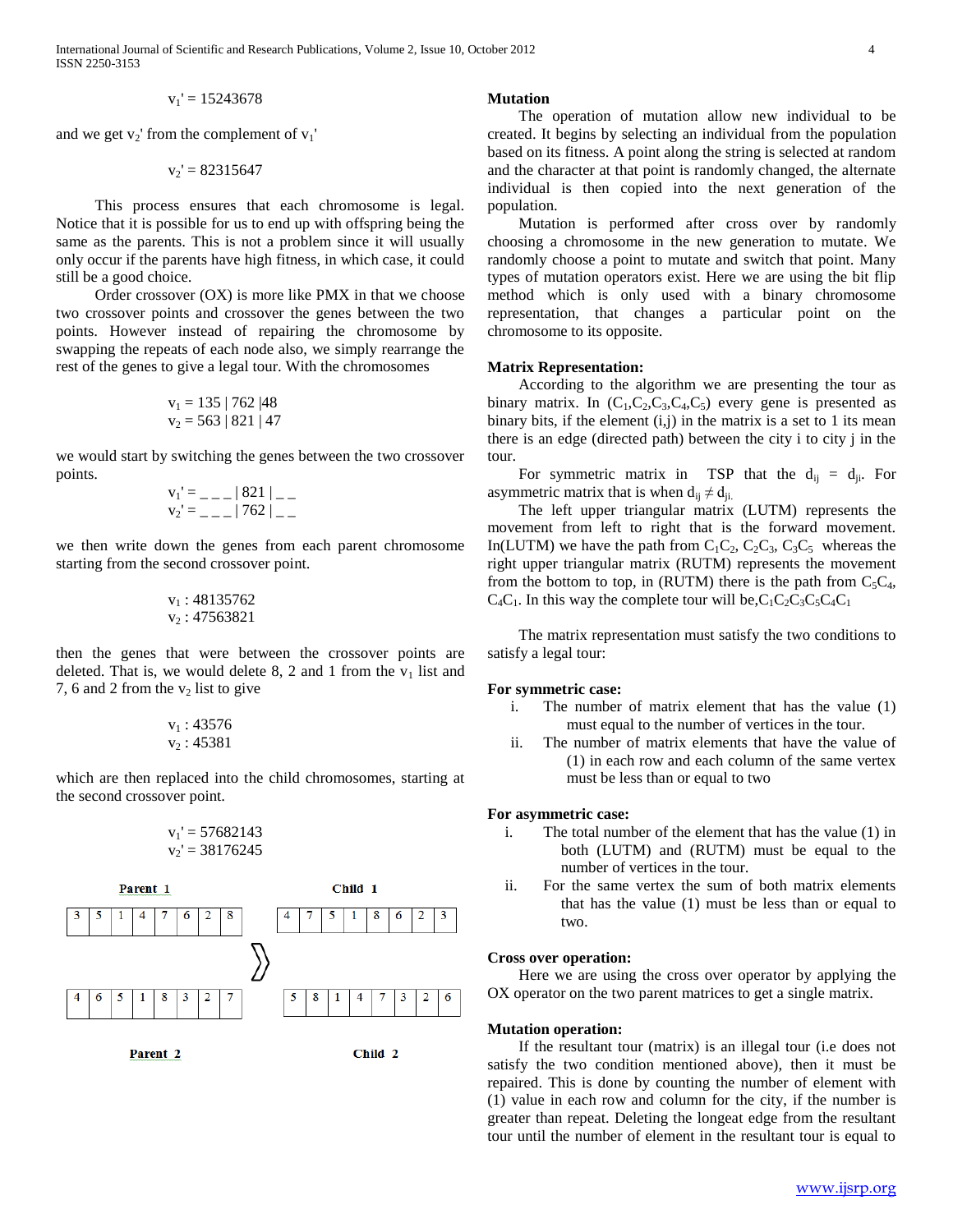2. However, if the number of elements in the resultant tour is less than 2 then add the missing edges in the tour by greedy algorithm. Considering two tours

 $T1:C_1C_5C_3C_4C_2C_1 = 17$  $T2:C_1C_2C_5C_3C_4C_1 = 22$ 

#### **Value of the assignment:**

Consider the weighted matrix of the given problem and solve it by using assignment algorithm and called the optimal total cost as a value of the assignment problem.

### III. STEPS OF ALGORITHMS

- i. Randomly create the initial population of individual strings of the given TSP problem and create a matrix representation of each, must satisfy the two basic conditions as mentioned earlier.
- ii. Assign a fitness to each individual in the population using fitness criteria measure,

$$
F(t) = \frac{value\ of\ the\ assignment\ of\ the\ given\ problem}{value\ of\ the\ string}
$$

The selection criterion depends upon the value of the strings if it is close to 1.

> iii. Create new off-spring population of strings from the two existing strings in the parent population by applying cross over operation.

iv. Mutate the resultant off-springs if required.

After the cross over and mutation off-spring population has the fitness higher than the parents.

> v. Call the new off-springs as parent population and continue the steps (iii) and (iv) until we get a single off-spring that will be an optimal or near optimal solution to the problem.

#### **Example:**

Consider the weighted matrix,

 $\mathbf{I}$ 

|                                                                                                |                |                 |                         | C <sub>5</sub>           |
|------------------------------------------------------------------------------------------------|----------------|-----------------|-------------------------|--------------------------|
| $\begin{array}{c c}\n\hline\nC1 & \infty \\ C2 & 4 \\ C3 & 7 \\ C4 & 3 \\ C5 & 4\n\end{array}$ | $\overline{4}$ |                 | $\overline{\mathbf{3}}$ |                          |
|                                                                                                | $\infty$       | $6\overline{6}$ | $\overline{3}$          |                          |
|                                                                                                | 6              | $\infty$        |                         | $\overline{\phantom{0}}$ |
|                                                                                                | 3              |                 | œ                       |                          |
|                                                                                                |                |                 |                         | $\infty$                 |
|                                                                                                |                |                 |                         |                          |

The value of the assignment of the above problem is 21. Initial population:

 T1 : C<sup>1</sup> C<sup>4</sup> C<sup>2</sup> C<sup>5</sup> C<sup>3</sup> C<sup>1</sup> = 22 T2 : C<sup>1</sup> C<sup>2</sup> C<sup>5</sup> C<sup>3</sup> C<sup>4</sup> C<sup>1</sup> = 23 T3 : C<sup>1</sup> C<sup>2</sup> C<sup>4</sup> C<sup>3</sup> C<sup>5</sup> C<sup>1</sup> = 23 T4 : C<sup>1</sup> C<sup>4</sup> C<sup>3</sup> C<sup>2</sup> C<sup>5</sup> C<sup>1</sup> = 24

According to the fitness we are selecting these four tours.



Initial population:

After  $1<sup>st</sup>$  cross over and mutation After  $2<sup>nd</sup>$  cross over and mutation After  $3<sup>rd</sup>$  cross over and mutation

The resultant tour will be  $C_1 C_5 C_3 C_2 C_4 C_1$ .

#### IV. CONCLUSION

 In this paper Genetic algorithms have proved that they are suitable for solving TSP. The operators PMX, CX, OX etc., playing an important role by developing Robust Genetic algorithms. The TSP problem with the GA devised is that it is difficult to maintain structure from the parent chromosomes and still end up with a legal tour in the child chromosomes.

#### **REFERENCES**

- [1] Goldberg D., Computer-Aided Pipeline Operations Using Genetic Algorithms and Rule Learning. Part I;Genetic Algorithms in pipeline Optimization, Engineering with Computer 3, 1987.
- [2] D.E. Goldberg, Genetic Algorithm in Search, Optimization and Machine Learning. Addison- Wesley, 1989.
- [3] Gerard Reinelt. The Traveling Salesman: Computational Solutions for TSP Applications. Springer-Verlag, 1994.
- [4] Dr.G.Nirmala and Mr.D.Ramprasad " Genetic Algorithm Approach for minimizing waiting times in Railway Networks"Narosa Publication (2010), ISBN 978-81-8487-074-9.
- [5] P. Miliotis, Using cutting planes to solve the symmetric travelling salesman problem, Mathematical programming 15 (1978) 177–188.
- [6] Dr.G.Nirmala and Mr.D.Ramprasad "Application of Genetic Algorithm in Graph theory " International Journal of Scientific and Research Publications, Volume 2,Issue 7,(July 2012),ISSN 2250-3153.